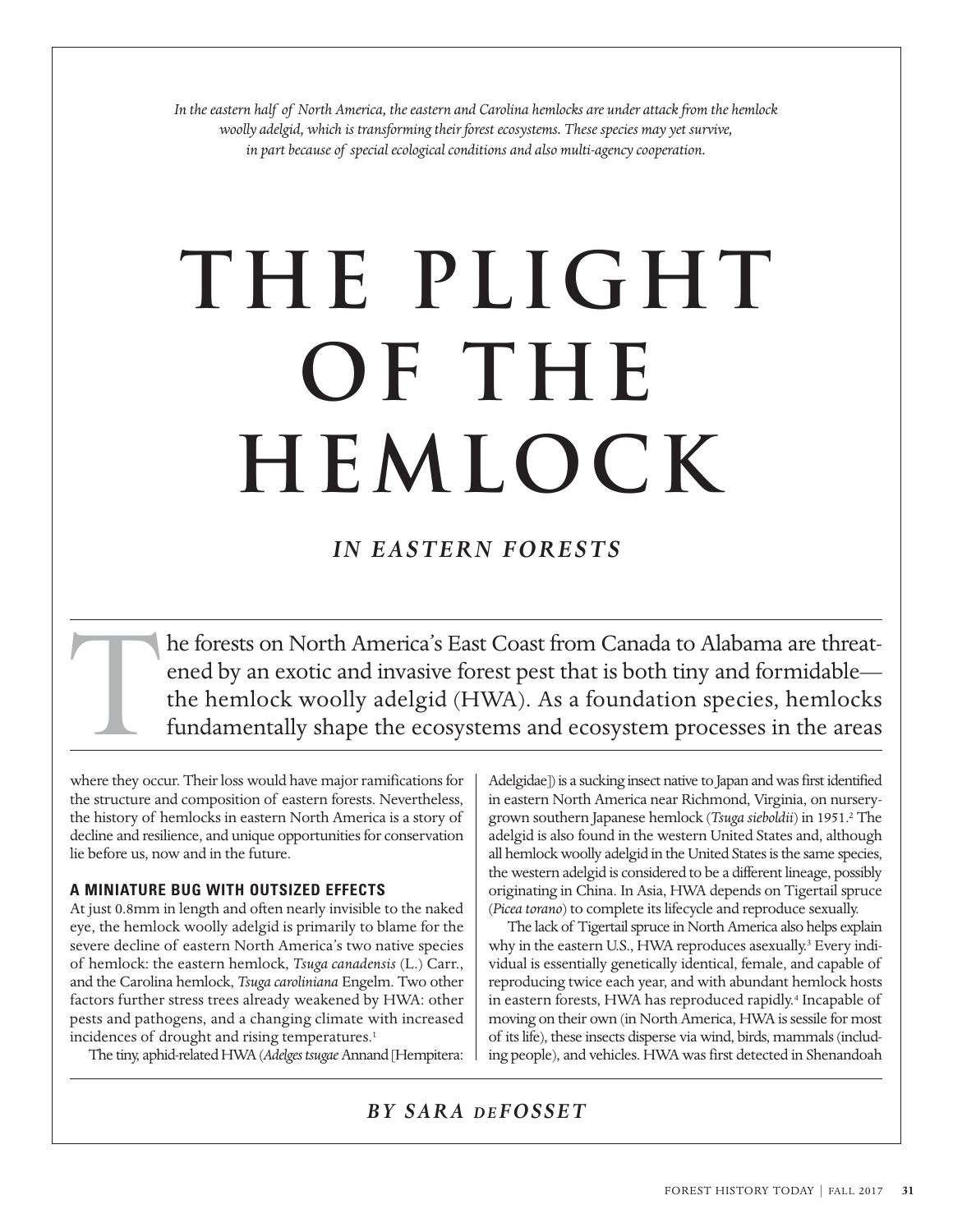

*White woolly egg sacks at the base of each hemlock needle are classic signs of hemlock woolly adelgid infestation. While these egg sacks are the most visible part of the insect's life cycle, they are not present year round. At times, the adelgid is nearly invisible to the naked eye. The eggs (pictured on the right with an adult) are 0.25mm long by 0.15mm wide; adults are just 0.8mm long.*

National Park in Virginia in the 1980s; by the early 2000s, its reach was significant and devastation was widespread.

In 2002, the pest was discovered in the Great Smoky Mountains National Park in the southern Appalachians, home to 200,000 acres of old-growth forest, 35,000 of which have a significant hemlock component. By 2006 hemlock mortality was evident in the park, especially where there were dense populations of large, old growth trees. Drought arrived in 2007–2008, accelerating hemlock decline. The world's largest known eastern hemlock, the "Caldwell Giant," was dead from HWA before the tree was even discovered.<sup>5</sup> HWA has progressed more rapidly and been more destructive in the southern Appalachians than originally expected, likely because of a combination of factors—drought, hemlock abundance, exceptionally large trees, and mild temperatures. In other parts of the eastern hemlock range, cold winters and hot summers have slowed its advancement.<sup>6</sup>

The hemlock woolly adelgid kills trees slowly, affixing itself to the base of a hemlock needle and feeding on the tree's starch reserves. HWA feeding interferes with the tree's ability to take up water and nutrients, producing a drought-like response that some researchers have likened to an allergic reaction. As a result, the hemlock's needles take on a gray and dusty appearance and begin to drop. Increasingly unable to photosynthesize as it loses its needles, the tree slowly dies from the bottom up. Trees can succumb to the pest in as little as four years, but in some cases this takes much longer.7 Large trees, which require the movement

of more water and nutrients to their crowns, appear to be the most vulnerable.

USDA FOREST SERVICE, BUGWOOD.ORG

Adelgid populations native to Asia and the Pacific Northwest do not have the same devastating effects. Even eastern hemlocks relocated to these areas do not succumb to adelgid pressure as they do on the East Coast, perhaps because western and Asian hemlocks coevolved with HWA and native predator insects. Western trees may remain healthy even when infested with HWA because a delicate predator-prey relationship between HWA and other native insects has been established over thousands of years of evolutionary history. It is also possible that western and Asian hemlock species have some form of innate resistance that allows them to tolerate the pest and remain healthy even when infested.<sup>8</sup> On the East Coast, however, HWA has no specialized, native predators, and neither eastern nor Carolina hemlock has any natural resistance to HWA. Specialized HWA predators and possible genetic resistance—present in the native range of other hemlock species—are hopeful signs for researchers and natural resource managers working to slow and stop HWA in the East.

### **HEMLOCKS IN THE ECOSYSTEM**

At least ten distinct species of hemlock exist in the world today. A new species, *Tsuga ullengensis*, which occurs on Ulleungdo Island in Korea, was delineated in 2017 by Holman et al.<sup>9</sup> All occur at roughly the same latitude.10 Most are found in Asia; North America is home to four species and the southern Appalachians are home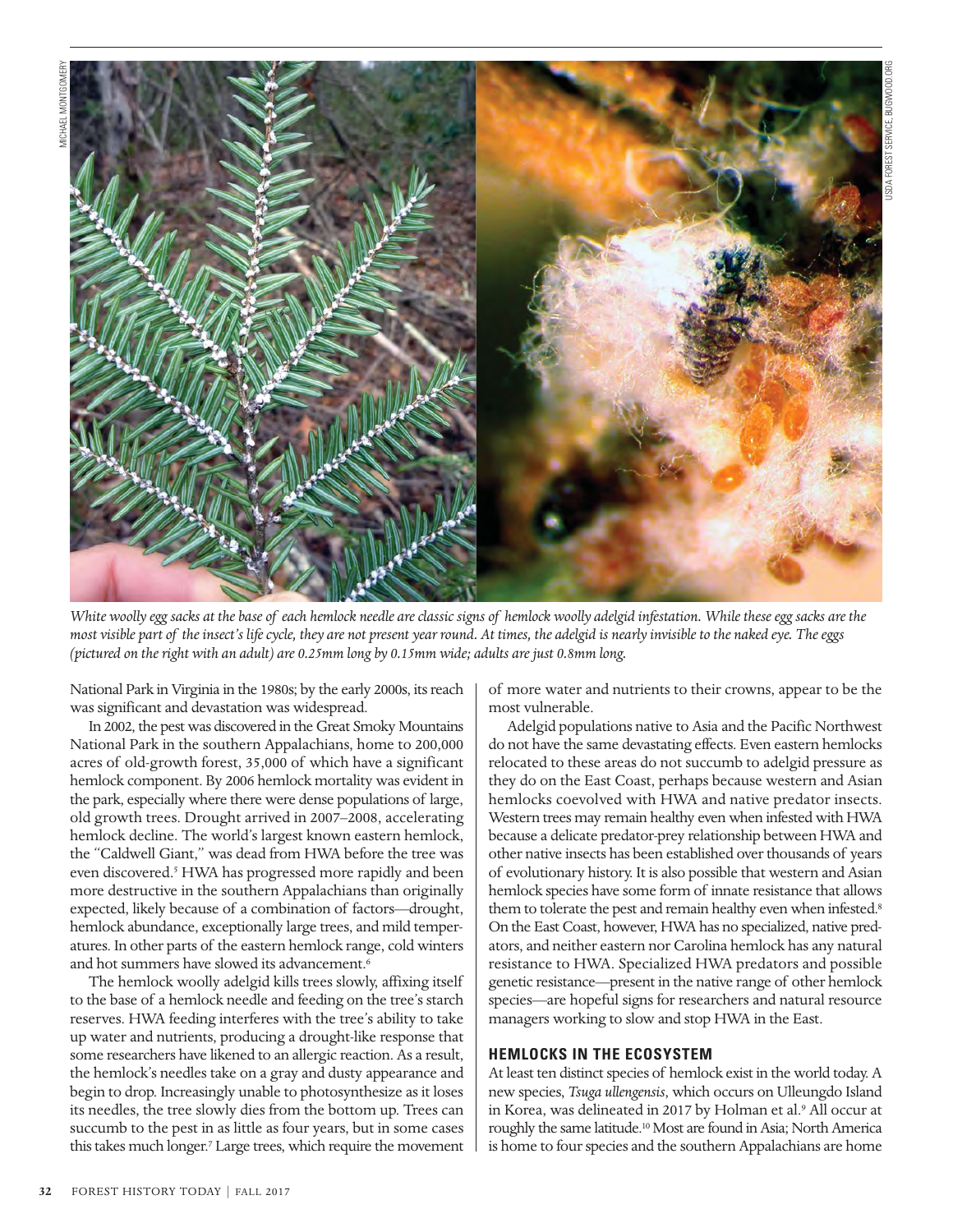

*HWA first arrived in the eastern United States sometime before 1951. It has since spread throughout nearly the entire range of eastern hemlock.* 

to two, the eastern (Canadian) hemlock and the Carolina hemlock. The latter has an extremely limited range: endemic to the southern Appalachians, it occurs primarily in western North Carolina, with a few small pockets in neighboring states. The eastern hemlock, on the other hand, dominates the eastern forest landscape, occurring up and down the East Coast from Canada to Alabama, and spreading as far west as Minnesota.

In southern Appalachian forests, Carolina and eastern hemlock occupy distinct ecological niches. The Carolina hemlock is a relatively small tree reaching heights of 40 to 60 feet.<sup>11</sup> It is found on drier ridge tops, bluffs, and rocky outcroppings. Its primary importance lies not in its dominance but in the contribution it makes, as a rare species, to global biodiversity. It appears to be more closely genetically related to its Asian cousins than to its eastern North American counterpart.12

The eastern hemlock is a forest giant. Called the "redwood of the East," it can live for more than 500 years and reach heights of more than 170 feet.<sup>13</sup> It is typically found in riparian areas growing along headwater streams, in moist, shady groves, and on northfacing slopes.14 Many of the special services it delivers follow from its "shady" character. Eastern hemlock possesses the ability to persist for decades and even centuries in the near complete shade of the forest understory (where other trees would languish) in anticipation of a disturbance that will provide light and space for it to shoot up and join the forest canopy.15 Like the redwood, it remakes the forest in its own image, creating around itself a particular ecosystem that

differs significantly from hardwood forests and in which it and many other plant and animal species thrive. It is also among the most genetically distinct of all the hemlock species; perhaps that contributes to its pronounced vulnerability to HWA pressure.16

The foliage of the eastern hemlock is dense, dark green, nitrogen rich, and—by benefit of being evergreen—available yearround. It reaches from the forest floor to the canopy, creating a ladder used by wildlife for habitat and mobility. Hemlock foliage is an important source of food and shelter in eastern forests, particularly in winter, when hardwood trees are dormant. The forest floor in hemlock groves tends to be more open than in other parts of the forest, and the temperature difference that hemlocks create is apparent. One need only step into a grove in summer to notice its distinctive coolness. The shady, cove-like environment created by hemlock stands is important for forest diversity in a general sense and specifically, in terms of plant and animal biodiversity in both aquatic and terrestrial environments. Hemlock groves break up the otherwise homogeneous character of hardwood forests, offering a microclimate and providing a moist, green island favored by many species.<sup>17</sup>

Shady hemlock groves provide ideal habitat for delicate native plant communities. Some species are found almost nowhere else. Pirate bush (*Buckleya distichophylla*), for example, is endemic to a small region of the southern Appalachians; it is a federal species of concern and appears on North Carolina's threatened species list. Hemlocks are considered a primary host for this hemiparasitic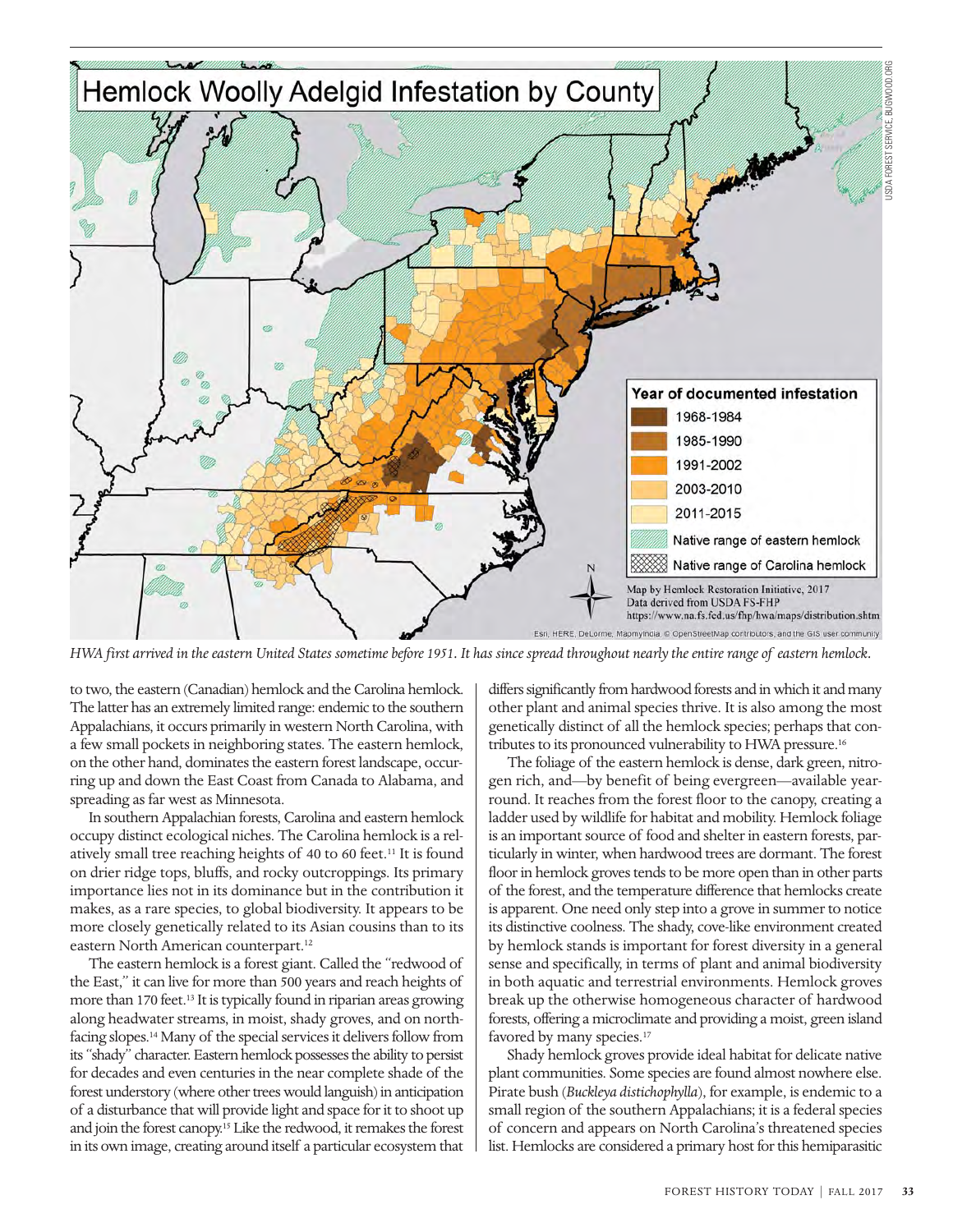species. Also strongly associated with hemlock forests are numerous bird and animal species, including white-tailed deer, for which young hemlock foliage is a preferred browse, and as many as 90 bird species. Some warblers nest exclusively in hemlocks.<sup>18</sup>

The same shading, sheltering, and temperature-regulating services that the hemlocks deliver on land, they also deliver to the aquatic environments of headwater streams and waterways. In southern Appalachian watersheds, eastern hemlocks make up about 10 percent of total basal area but tend to be concentrated along riparian corridors. At one study site researchers found that hemlock occupied only 6 percent of basal area overall but 26 percent of basal area in the riparian corridor.<sup>19</sup> Hemlock roots hold stream banks in place, and their branches shade the water, keeping water temperatures stable, cooler, and more oxygenated—a necessary condition for cold-water species like brook trout. Their dense foliage intercepts precipitation, preventing nutrient runoff and sedimentation. Researchers have found that streams in watersheds affected by HWA show higher concentrations of micronutrients like chlorine and copper that can harm aquatic life.<sup>20</sup> Indeed, hemlock-dominated watersheds contain more aquatic biodiversity than streams that drain hardwood forests. In a 2003 study, brook trout and brown trout were nearly three times more likely to occur in streams draining hemlock forests than hardwood forests.21

Because their needles transpire more slowly and at a more constant rate than the leaves of their hardwood neighbors, hemlocks make more water available to watersheds during the growing season. If hemlocks are replaced by thirstier hardwoods, less water will be available during the warm months, when it is needed most. During winter, when hardwood trees are dormant, hemlocks along waterways are still taking up excess water during peak flow events, making flooding less severe. Thus, hemlocks both provide water to watersheds and, conversely, remove excess water, and their decline compromises the provisioning and regulating ecosystem services they deliver.<sup>22</sup>

The loss of hemlocks also takes a toll on less tangible ecosystem services like aesthetic beauty, cultural value, and outdoor recreation. Standing dead trees in forests can pose hazards to visitors, and their fuel dramatically increases wildfire danger. Trees that die along streams end up in the water, where the large woody debris makes waterways less navigable; with the decay of their root systems, erosion and sedimentation follow. And, of course, standing in a grove of dead trees does not have the same emotional and spiritual resonance that a thriving, healthy forest provides. Like the redwood, the eastern hemlock holds a special place in the public imagination. Its rare ability to instill in its beholders a feeling of wilderness and sense of place has not been lost on generations of poets, artists, scientists, and naturalists who have often expressed their affection for this tree.<sup>23</sup> When taken as a whole, no other forest tree in eastern North America is equipped to deliver the diversity of services provided by the eastern hemlock.

### **HEMLOCKS IN HISTORY**

Many of us see the decline of eastern hemlock in Appalachian forests as a devastating phenomenon; however, if we examine the ecological history, we find a precedent for the loss of foundation species—and the loss of hemlock from eastern North American forests in particular.24 After all, humans and forests live at very different time scales. What we experience in our human



*Carolina hemlocks, endemic to the southern Appalachians, are typically found high up on ridge tops and rocky outcroppings. As a rare species, they are important contributors to global biodiversity.*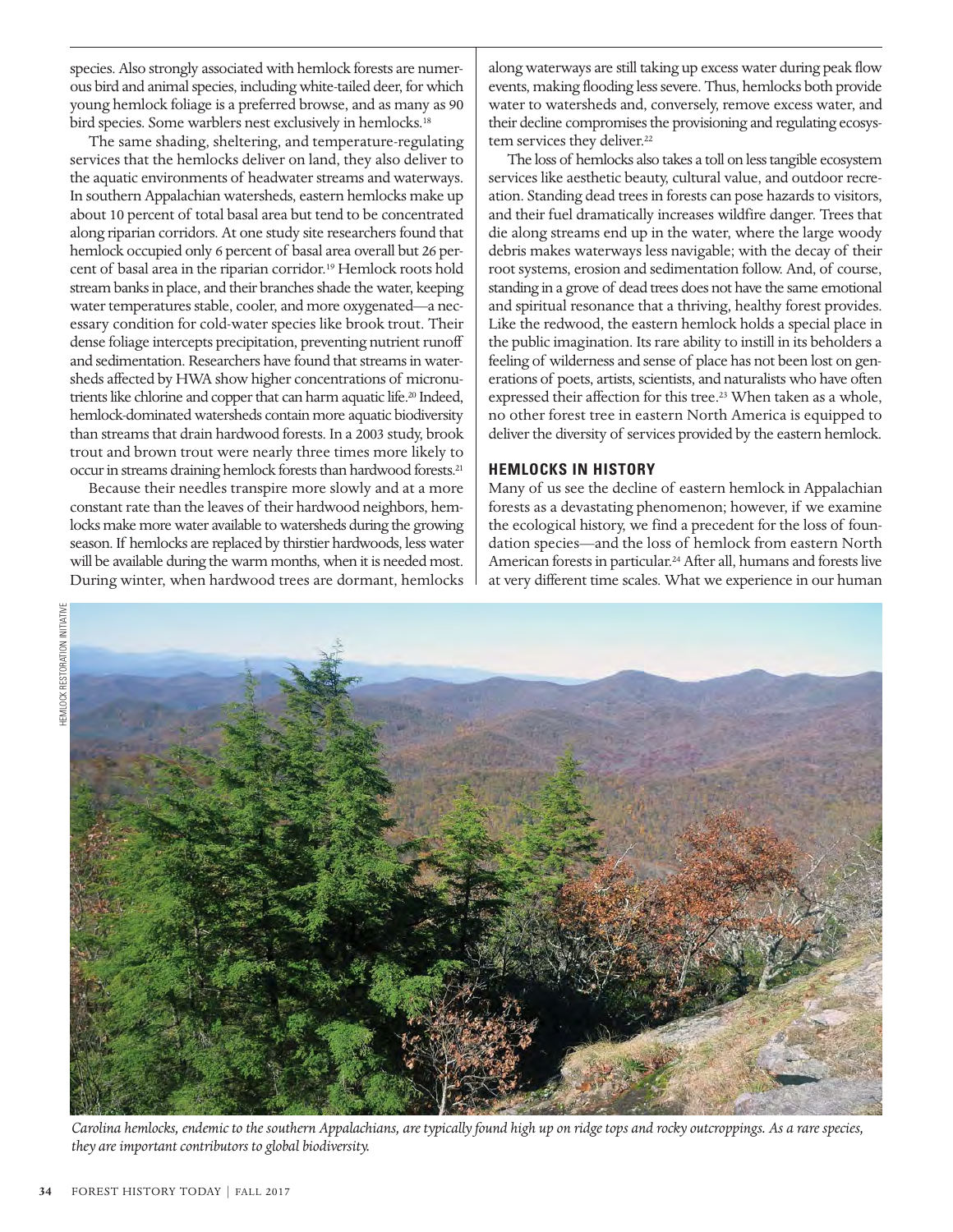lifetimes as profound change may be only a fleeting moment in the life of a forest that has evolved over thousands of years.<sup>25</sup> Although large-scale disturbances to eastern hemlock populations have occurred at least twice before in prehistory, and again in relatively modern history, we nonetheless feel the current loss of eastern hemlock deeply.

One such decline of eastern hemlock in Appalachian forests began during the mid-Holocene epoch, around 6,000 years ago. A more than tenfold decrease in eastern hemlock populations lasted approximately 1,000 years. Researchers believe it was likely the result of pathogens, insects, a changing climate, or some combination of these factors, much as we are experiencing today.26 The arrival of European colonists in North America marked the beginning of another decline for the still rebounding, slow-growing eastern hemlock, as land was cleared for agriculture and hemlocks were harvested for the tannins in their bark and for timber. With the exception of a few old-growth pockets, today's eastern North American and Appalachian forests are second-growth, still actively recovering from having been clearcut in or before the late 1800s.<sup>27</sup> David R. Foster, director of the Harvard Forest, has remarked that eastern forests are "old by our standards but they have only been growing a couple of centuries. It takes 500 years to come back from a hit to anything like a steady state. We're less than midway towards that point and the hemlock woolly adelgid is going to stop that. It's going to divert the forest into another transition."28

The history of the eastern hemlock illustrates that forests, as constant as they may seem to us, are defined by change. Eastern hemlocks today face pressures that are at once different and the same as those they have overcome in the past. Although hemlock is no longer sought after for its tannin-rich bark and its stands are typically safe from logging by benefit of their inaccessibility and the timber's limited commercial value, the combination of the exotic hemlock woolly adelgid and the changing climate recalls the ancient problems that brought down the hemlock in the past. These pressures are exacerbated by human activity: as our human realm becomes ever busier and more interconnected, we can expect to see more species decline in the years to come, particularly in sensitive areas like the southern Appalachians.

Is there a role for human intervention in preventing this decline, and how prominently will the eastern hemlock figure in our future forests and landscapes? This current period of hemlock decline is clearly the result of human activity. With the movement of goods and services around the globe expected to increase in the coming decades, perhaps eastern hemlock is now poised to take on a new role in human consciousness, one that is less material and more instructive. For Foster, "hemlock provides a compelling record of change" that will undoubtedly inform forest management and conservation efforts as we confront intensifying ecological change and learn to navigate in a world where "species collapse is less and less a surprise."29 Our practical resources, our physical health, and our emotional well-being are so bound up with our forests that managing the hemlock woolly adelgid is as important for conservation of our way of life as it is for the trees themselves. The conspicuous loss of a foundation species presents an opportunity to reimagine conservation planning and develop an effective intervention that will halt its decline, eventually restore hemlocks to long-term health in our forests, and inform responses to the next invasive pest or pathogen that is surely coming.

Unlike the American chestnut, which disappeared from eastern

forests a century ago because of an exotic fungal pathogen, hemlock populations have not been subject to heavy timber harvesting and so retain a genetic diversity that will allow for potential adaptation and healthy population growth in the future. Moreover, whereas chestnut blight can live indefinitely in the forest, biding its time on other hosts,<sup>30</sup> HWA is extremely host specific, and therefore more straightforward to manage. And unlike the invasive emerald ash borer, which, by the time it is detected in a tree, the opportunity for action has passed. HWA can take four to ten years— and in many cases, much longer—to kill a hemlock.31 These differences create a window of opportunity.

## **RESPONSES AND SOLUTIONS**

For many managers working on issues of forest health, the decline of the hemlock is only one among many pressing forest health concerns that compete for funding, personnel, and research. In one southern Appalachian state, however, a state where few trees not chemically protected remain healthy, a program is now addressing hemlock specifically, synthesizing information, and coordinating efforts for combating HWA. With funds awarded from a settlement with the Tennessee Valley Authority, Steve Troxler, North Carolina's Commissioner of Agriculture, began the Hemlock Restoration Initiative (HRI) in 2014. The U.S. Forest Service's Forest Health Protection program began providing matching funds the following year. WNC Communities, a  $501(c)(3)$  nonprofit organization based in Asheville, North Carolina, with a 70-year history of successful rural development and forestry projects in the region, was chosen to administer the program, giving HRI greater flexibility than is enjoyed by similar programs administered through government agencies.



*Technicians from HRI perform systemic treatments using a low-volume soil drench method to protect hemlocks from hemlock woolly adelgid.*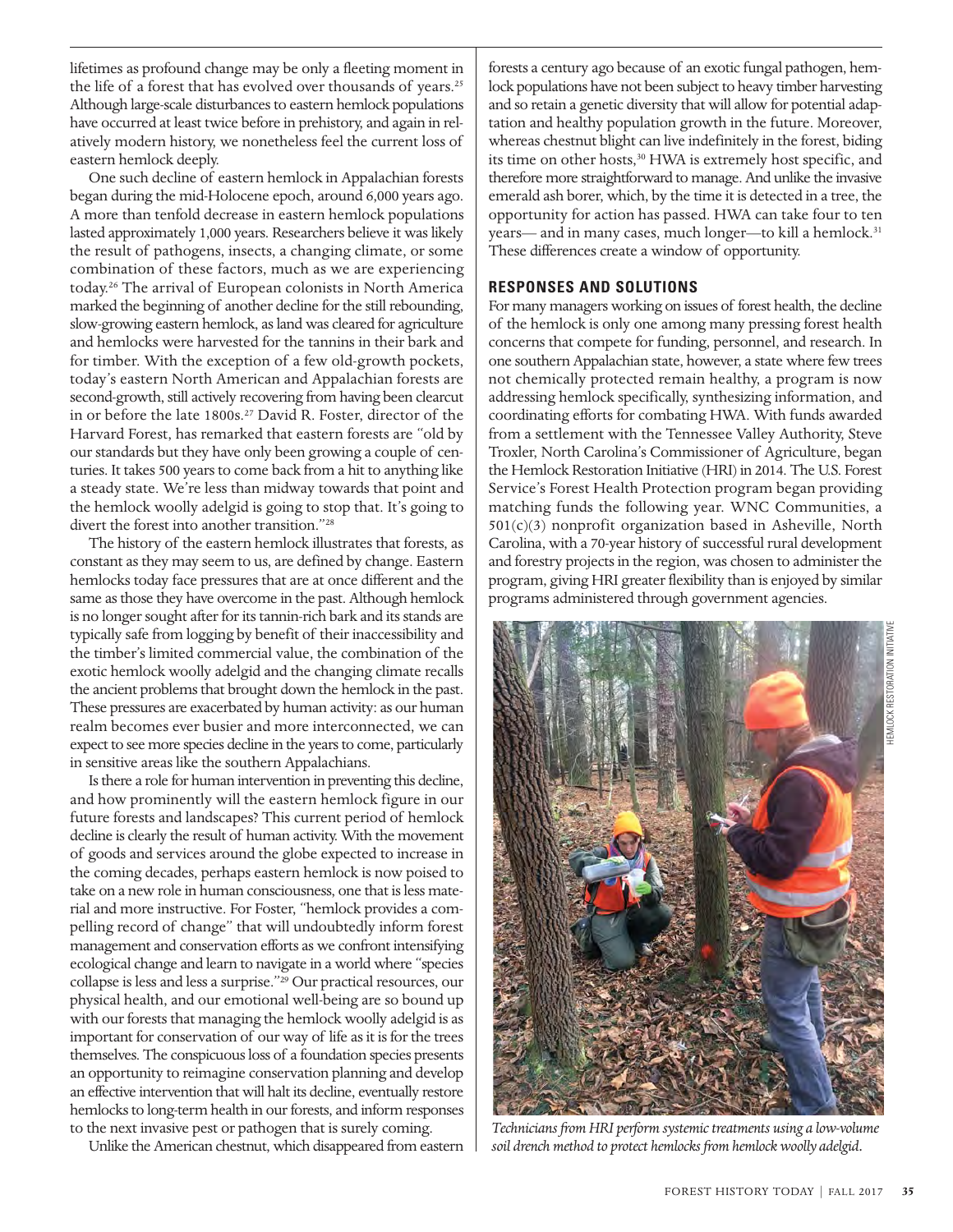

*The Hemlock Restoration Initiative works with the Landcare Committee for the town of Montreat, North Carolina, to release HWA predator beetles. Insects that are especially adapted to feed on hemlock woolly adelgid are considered a critical aspect of long-term hemlock conservation.*

HRI works with partners and other restoration initiatives at all levels—from private citizens and homeowners to scientists, researchers, natural resource managers, and conservation-based nonprofits, in addition to local, state, and federal governments. Its mission is to restore eastern and Carolina hemlocks to their native habitats throughout North Carolina, mitigate damage to hemlocks and their associated ecosystems caused by HWA infestation, and ensure that hemlocks survive to maturity on North Carolina's public and private lands. The plan for hemlock restoration in North Carolina comprises short-, middle-, and long-term methods for combating HWA and ensuring hemlock survival.

In the short term, the only way to protect an individual tree from HWA is to treat it with a systemic, neo-nicatinoid insecticide, most commonly imidacloprid, and for heavily-infested, stressed trees, dinotefuran (name brand "Safari"). In most cases a simple, inexpensive soil drench application is effective, making at-home treatment possible for most homeowners. However, for very large forested properties on North Carolina's nonfederal public lands, HRI works with land management professionals, volunteers, and hired crews to chemically treat hemlocks. In 2017, HRI and its partners treated nearly 12,000 trees.

To treat ecologically significant trees on private lands, HRI is working with county governments, local land conservancies, and North Carolina cooperative extension services in a pilot cost-share program which offers financial assistance for private homeowners whose properties meet certain criteria. With some initial successes, this program may be replicated in counties throughout the state and beyond. If a tree is relatively healthy, an initial chemical treatment can ensure its survival for five to seven years, effectively buying time while longer-term strategies come to fruition.

The use of biological controls constitutes the middle-term approach to HWA management. Most of the insects used for biological control are predator beetles collected from the wild in the Pacific Northwest and Japan or reared in labs. Before release on the East Coast, each goes through a six- to ten- year vetting process by the federal Animal and Plant Health Inspection Service. Each species has advantages and disadvantages, and none are likely to be silver bullets, but, together, they are considered essential components of long-term HWA control.

HRI has established local insectaries where predator beetles can breed and become established and later be collected and distributed. These insectaries will increase the number of HWA predators present in southern Appalachian forests and reduce dependence on resource-intensive procurement methods, like wild collection or lab production. Many thousands of predator beetles have been released in North Carolina and elsewhere, and additional predator species are under evaluation. More research is needed to determine their long-term effectiveness for combating HWA, but the predator insects are reproducing and spreading to new areas. These predators will never exterminate HWA; instead, the intention is to establish predator populations of sufficient size to keep pest populations at a level that trees can tolerate. Because of the length of time required to vet, raise or collect, and establish new predator populations, biological controls are not well suited for immediate intervention to stop hemlock decline. They are a landscape-level approach intended to reduce ongoing dependence on chemicals and keep adelgids in check in eastern forests.

For the long term, HRI's partner scientists, some of whom are based in the southern Appalachians, are working to conserve the diverse genetic lineage of the eastern and Carolina hemlocks, identify the mechanisms for resistance in Asian and western hemlock species, define the growing conditions that hemlocks like best, and refine the silvicultural techniques that will inform forest restoration in the aftermath of HWA.

A group called Camcore, at North Carolina State University, is establishing seed banks and ex situ conservation plantings and